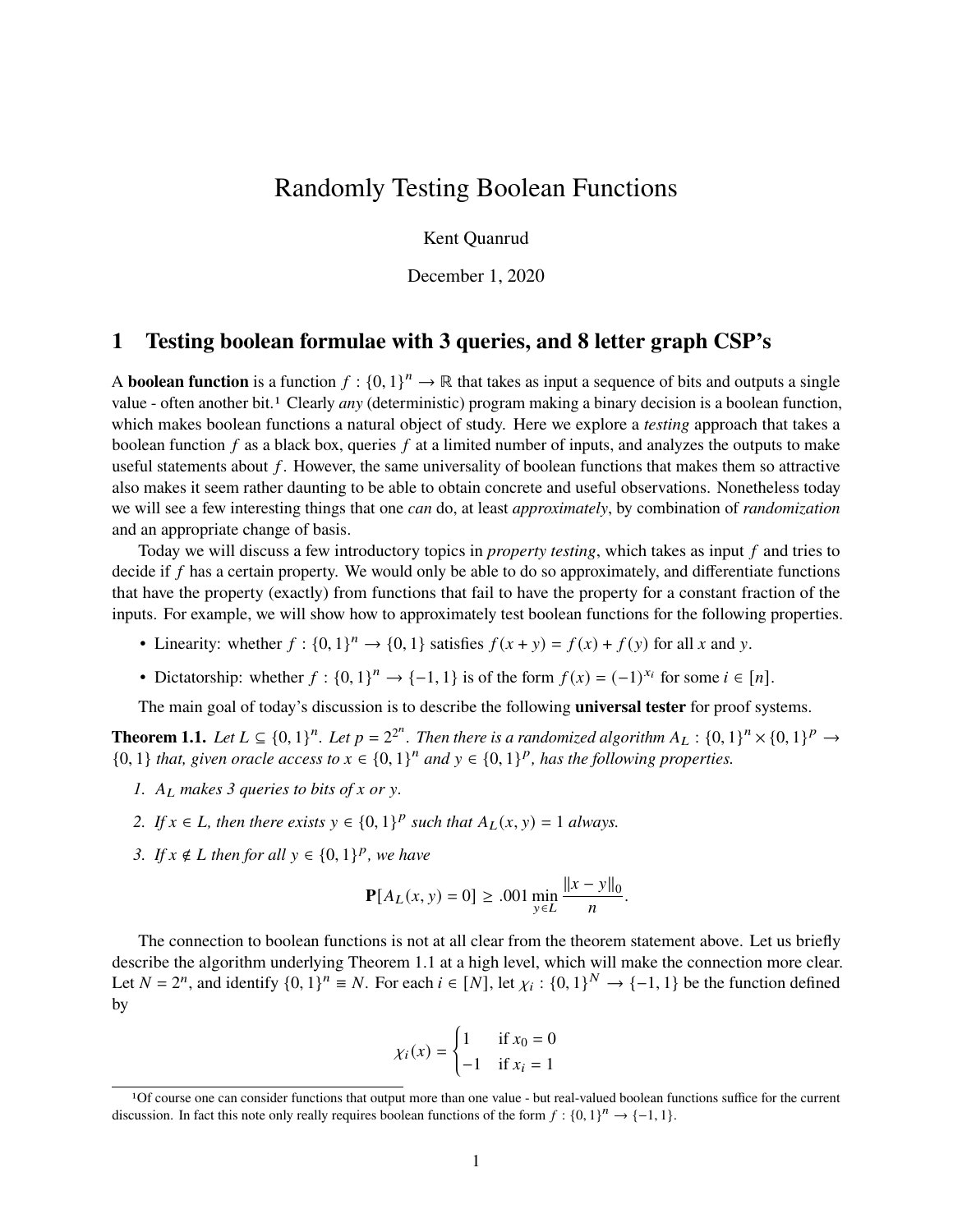$\chi_i$  is called a **dictator function** and is the topic of [Section 4.](#page-5-0) Identifying  $L \subseteq \{0, 1\}^n$  as a subset of  $[N]$ , let  $D_L = \{ \chi_i : i \in L \}$ . Note that in general, Boolean functions  $f : \{0,1\}^N \to \{-1,1\}$  can be expressed in  $(2^N - 2^{2^n})$ -dimensional vectors. We will create a test that, given  $x \in \{0, 1\}^n$  and  $y \in \{0, 1\}^p$ , simultaneously tests if  $y \in D_L$  and, conditional on  $y \in D_L$ , if  $y = \chi_x$  (where we identify x with an index in N).

Thus the theorem reduces to understanding two tests about Boolean functions. We will build these tools over the course of this note and return to this analysis at the end.

To motivate [Theorem 1.1,](#page-0-0) recall that an important ingredient of the PCP theorem from previous discussions was a subroutine that took constant-size boolean functions and output graph CSP's that model them in an error preserving fashion. Let us now show how to obtain this result using the universal tester above.

**Theorem 1.2.** Let  $L \subset \{0,1\}^n$  be a language. Then there exists a graph CSP with graph  $G_L = (V_L, E_L)$ , *alphabet* A, and constraints  $\{C_e \subset A^2 : e \in E_L\}$  with the following properties.

- *1.*  $A = \{0, 1, \ldots, 7\}.$
- 2. *There are n vertices*  $X_1, \ldots, X_n \in V_L$  *that only take labels in*  $\{0, 1\} \subset A$ *, and satisfy the following.* 
	- *If*  $x_1, \ldots, x_n \in \{0, 1\}$  *is such that*  $(x_1, \ldots, x_n) \in L$ , then there exists an assignment  $\sigma : V_L \to$  ${0, 1}$  *such that*  $\sigma(X_i) = x_i$  *for all i and*  $\text{UNSAT}(\sigma | G_L) = 0$ *.*
	- *If*  $x_1, \ldots, x_n \in \{0, 1\}$  *is such that*  $(x_1, \ldots, x_n) \notin L$ , then for all assignments  $\sigma : V_L \to \{0, 1\}$ *such that*  $\sigma(X_i) = x_i$  *for all i, we have*

$$
UNSAT(\sigma \mid G_L) \geq .001 \min_{y \in L} \frac{\|x - y\|_0}{n}.
$$

*Proof.* Fix a universal tester T for the language L that takes as input  $x \in \{0, 1\}^n$  and  $y \in \{0, 1\}^p$ , for  $p = 2^{2^n}$ . We create a vertex for each of the following.

- 1. For each  $i \in [n]$ , a vertex  $X_i$  (modeling the input bit  $x_i$ ).
- 2. For each  $i \in [p]$ , a vertex  $Y_i$  (modeling the proof bit  $y_i$ ).
- 3. The universal tester T flips a finite number of coins. For every possible outcome of coin tosses  $\omega$ , we create a vertex  $Z_{\omega}$ .

We have an alphabet  $A = \{0, \ldots, 7\}$  which we identify with  $\{0, 1\}^3$ . For every outcome of coin tosses  $\omega$ , we create 4 constraints/edges involving  $Z_\omega$  based on the mechanism of the tester T when the coin tosses are  $\omega$ .

1. We create a self-loop at  $Z_{\omega}$  where, given a label

$$
\sigma(Z_{\omega}) = (\sigma_1(Z_{\omega}), \sigma_2(Z_{\omega}), \sigma_3(Z_{\omega})) \in \{0, 1\}^3,
$$

we satisfy the constraint iff the following conditions hold. When the coin tosses of T are  $\omega$ , and the three queries return  $\sigma_1(Z_\omega)$ ,  $\sigma_2(Z_\omega)$ , and  $\sigma_3(Z_\omega)$ , the tester accepts  $(x, y)$ .

2. For  $i = 1, 2, 3$ , suppose the *i*th query of T is to the  $k_i$ th bit of x. Then we create a constraint between  $Z_{\omega}$  and  $X_{k_i}$  that accepts iff  $\sigma_i(Z_{\omega}) = \sigma(X_{k_i})$ . Similarly, if instead the *i*th query is to  $k_i$ th bit of y, we make the same constraint between  $Z_{\omega}$  and  $Y_{k}$ .

One can now verify that this graph CSP satisfies the conditions of the statement. In particular, because the universal tester has a rejection probability that is proportional to the distance from  $x$  to  $L$ , the fraction of unsatisfied constraints in any labeling extending  $x$  will be proportional to the distance from  $x$  to  $L$ .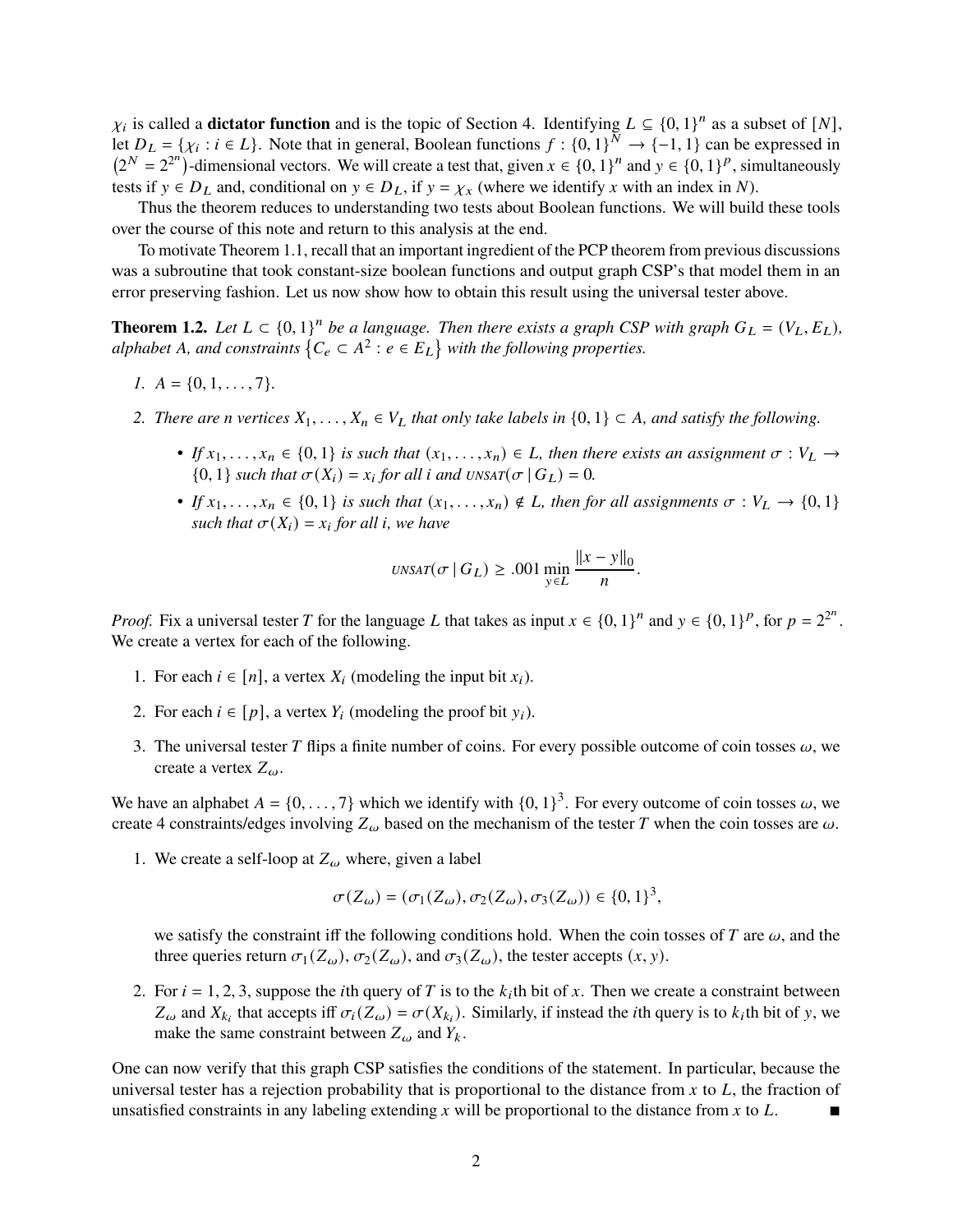While this note is motivated by the PCP theorem and limited in scope to the techniques that lead to the universal tester, there are many other applications of property testing and Boolean analysis. See [\[3\]](#page-10-0) for a booklength treatment on these topics. These notes are based on chapters 1, 2, and 7 of [\[3\]](#page-10-0). Property testing also extends far beyond boolean functions. We recommend Prof. Grigorescu's Spring 2021 class on *sublinear time algorithms* for more topics in this area.

## **2 Fourier analysis of boolean functions**

A **boolean function** is a real-valued function defined over bit-strings of a fixed length; i.e.,

$$
f: \{0,1\}^n \to \mathbb{R}.
$$

Note that sums of boolean functions and rescaled boolean functions are again boolean functions. In particular, we can identify the set of all boolean functions with the  $2^n$ -dimensional Euclidean vector space  $\mathbb{R}^{\{0,1\}^n}$ . Here the *i*th coordinate of the "vector"  $f$  is the value  $f(i)$ . Rather than the standard Euclidean inner product  $\langle x, y \rangle = \sum_i x_i y_i$ , it is more convenient to rescale  $\langle \cdot, \cdot \rangle$  to the following inner product that we denote  $\langle \cdot, \cdot \rangle$ <sub>b</sub>:

$$
\langle f, g \rangle_{\text{b}} \stackrel{\text{def}}{=} \frac{1}{2^n} \langle f, g \rangle = \mathop{\mathbb{E}}_{x \sim \{0,1\}^n} [f(x)g(x)],
$$

where in the RHS x is sampled uniformly from  ${0, 1}^n$ . Let

$$
||f||_{b} = \sqrt{\langle f, f \rangle_{b}} = \sqrt{\mathbf{E}[f^{2}(x)]}
$$

denote the corresponding norm. This norm rescales the standard Euclidean norm by  $2^{-n/2}$ . Here are a couple helpful identities to get us started.

**Lemma 2.1.** For two boolean functions  $f, g: \{0, 1\}^n \rightarrow \{0, 1\}$ , we have

$$
||f - g||_{b}^{2} = \mathbf{P}_{x}[f(x) \neq g(x)].
$$

<span id="page-2-1"></span>**Lemma 2.2.** For two boolean functions  $f, g: \{0, 1\}^n \rightarrow \{-1, 1\}$ , we have

$$
\mathbf{P}[f(x) \neq g(x)] = \frac{1}{4} ||f - g||_b^2.
$$

<span id="page-2-0"></span>**Lemma 2.3.** For any boolean function  $f: \{0, 1\}^n \rightarrow \{-1, 1\}$ , we have  $||f||_b^2 = 1$ .

We leave the proofs of the above as exercises.

So far we have expressed boolean functions in terms of their "truth tables" as vectors in  $\mathbb{R}^{\{0,1\}^n}$ , but of course there are many possible bases over ℝ<sup>{0,1}</sup><sup>n</sup> that one could work with. *Fourier analysis* is based on the following choice of basis. For each set  $S \subseteq [n]$ , define a boolean function  $\chi_S : \{0,1\}^n \to \{-1,1\}$  by

$$
\chi_S(x) = (-1)^{\sum_{i \in S} x_i} = \begin{cases} 1 & \text{if } \sum_{i \in S} x_i \text{ is even,} \\ -1 & \text{if } \sum_{i \in S} x_i \text{ is odd.} \end{cases}
$$

We call  $\chi_S$  the *Sth Fourier basis function*; sometimes  $\chi_S$  is called the parity function over *S*. The Fourier basis functions have many convenient properties of which we list a few. For  $S = \emptyset$ , we have  $\chi_{\emptyset} = \mathbb{1}$ , the all-one's vector. For all  $S, T \subseteq [n]$ , we have

$$
\chi_S \chi_T = \chi_{(S \triangle T)},\tag{1}
$$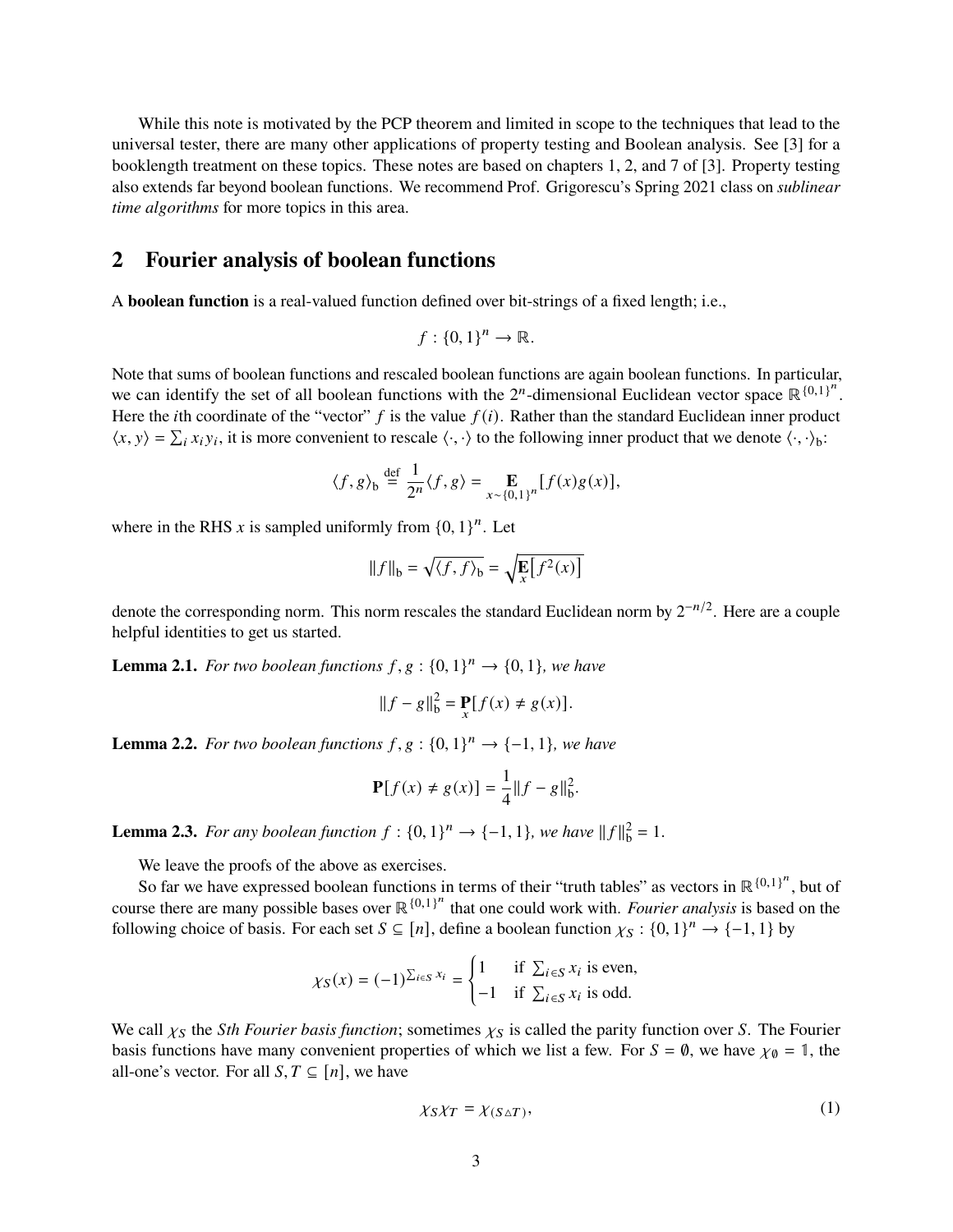where  $S \Delta T = (S \cup T) \setminus (S \cap T)$  denotes the symmetric difference. We also have, for all nonempy sets  $S \neq \emptyset$ ,

$$
\mathbf{E}[\chi_{S}(x)] = 0.
$$

The above is easy to see for singleton sets  $S = \{i\}$ . For general sets S, letting  $i \in S$  and  $S' = S - i$ , we have

$$
\mathbf{E}[\chi_S] \stackrel{\text{(a)}}{=} \mathbf{E}[\chi_{S'}(x)\chi_i(x)] \stackrel{\text{(b)}}{=} \mathbf{E}[\chi_{S'}(x)] \mathbf{E}[\chi_i(x)] \stackrel{\text{(c)}}{=} 0.
$$

Here (a) is by [\(1\).](#page-2-0) (b) is by independence. (c) is applies the singleton case. Finally, by combining the above observations, we have

$$
\langle \chi_S, \chi_T \rangle_b = \begin{cases} 1 & \text{if } S = T \\ 0 & \text{otherwise} \end{cases}
$$

for any two sets  $S, T \subset [n]$ .

The last identity signifies that the set of functions { $\chi_S : S \subseteq [n]$ } are an orthonormal set. There are also  $2^n$  many of them, and we are working in a  $2^n$ -dimensional space, so in fact they form an orthornomal basis  $(w/r/t \langle \cdot, \cdot \rangle_b)$ . Linear algebra then dictates that *any* boolean function  $f : \{0, 1\}^n \to \mathbb{R}$  can be written uniquely as a linear combination of the Fourier basis functions { $\chi_S : S \subseteq [n]$ }, and this representation is given by

$$
f = \sum_{S \subseteq [n]} \langle f, \chi_S \rangle_b \chi_S = \sum_{S \subseteq [n]} \mathbf{E}[f(x) \chi_S(x)] \chi_S.
$$

Let  $\hat{f}: 2^n \to \mathbb{R}$  denote the coordinates in this basis; i.e.,  $\hat{f}_S = \langle f, \chi_S \rangle$  for each set  $S \subseteq [n]$ . The map  $f \mapsto \hat{f}$  is unitary; that is, a rotation that preserves distances. Consequently for boolean functions  $f, g : \{0, 1\}^n \to \{0, 1\}$  we have

$$
\mathbf{P}_{x}[f(x) \neq g(x)] = \langle f - g, f - g \rangle_{b} = \langle \hat{f} - \hat{g}, \hat{f} - \hat{g} \rangle = ||\hat{f} - \hat{g}||^{2},
$$

where  $\langle \cdot, \cdot \rangle$  and  $\| \cdot \|$  are the standard Euclidean norm. One should not underestimate the significance of this transformation. The Fourier transform gives a unitary transformation that maps boolean functions  $f : \{0,1\}^n \to \{0,1\}$  into a Euclidean vector space such that the probability of two functions agreeing is captured exactly by the norm.

## **3 Linearity**

### **3.1 Testing linearity**

A boolean function  $f: \{0, 1\}^n \to \{0, 1\}$  is said to be **linear (mod 2)** if

$$
f(x + y) = f(x) + f(y)
$$

for all  $x, y \in \{0, 1\}^n$ , where all additions are made modulo 2. For technical reasons it is instead convenient to consider functions of the form  $f: \{0, 1\}^n \to \{-1, 1\}$ , and define such a function to be linear if

$$
f(x + y) = f(x)f(y)
$$

for all  $x, y \in \{0, 1\}^n$ . Of course, by mapping 0 to 1 and 1 to -1, there is an easy 1-to-1 correspondence between our two classes of linear functions. Note that the Fourier basis functions  $\chi_{S} : \{0, 1\}^n \to \{-1, 1\}$  are linear functions in the sense immediately above.

Our goal is to devise an algorithm that, given a boolean function  $f: \{0, 1\}^n \to \{-1, 1\}$ , decides if f is a linear function. Of course we can query  $f$  everywhere but this can be inefficient. We prefer to test  $f$  with only a few queries. We point out that a deterministic and exact algorithm is impossible with only a few queries, but still we will be able to show some interesting approximate and randomized guarantees.

The following simple procedure is maybe the most obvious one to try.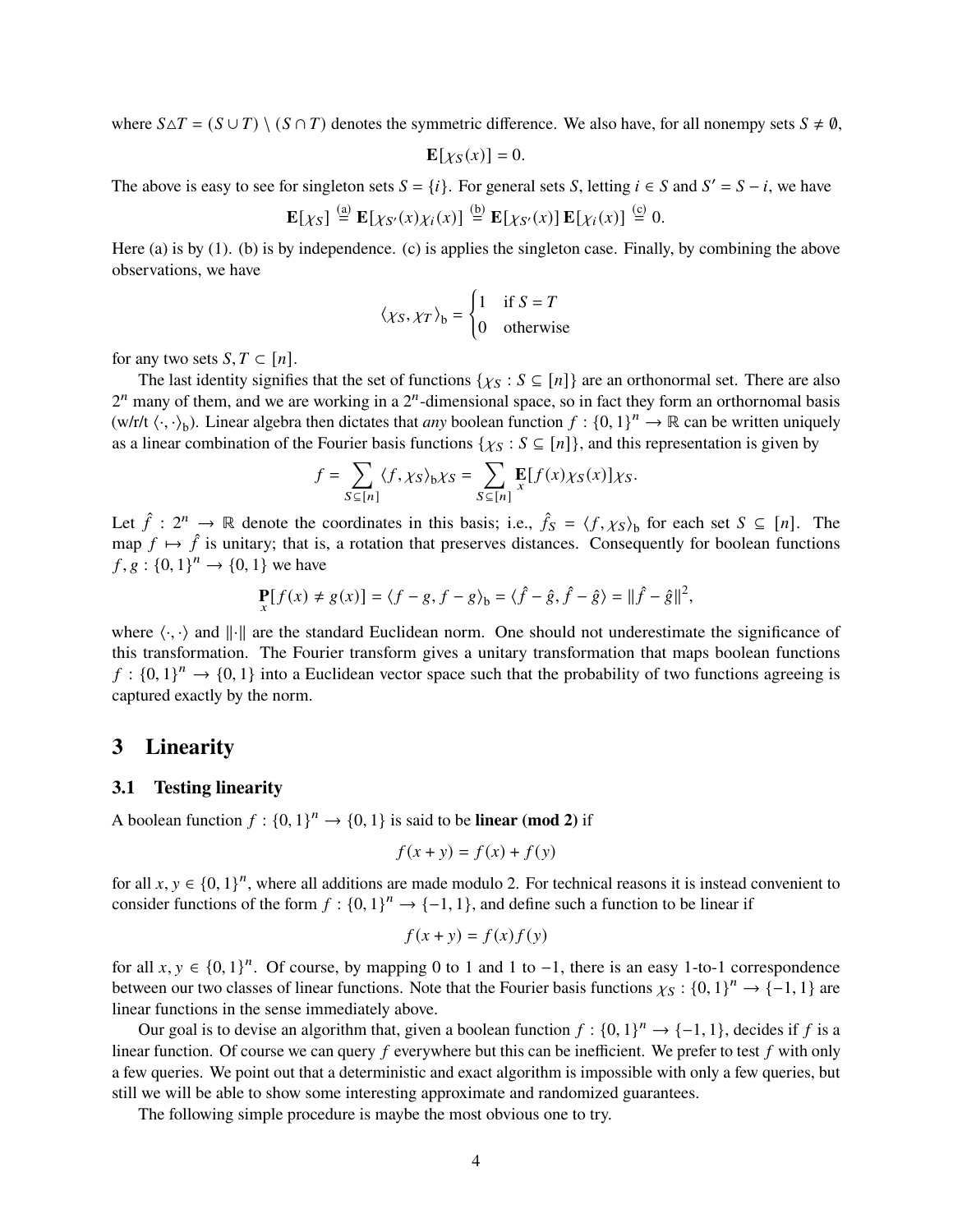- 1. Draw  $x, y \in \{0, 1\}^n$  independently and uniformly at random.
- 2. Evaluate  $f(x)$ ,  $f(y)$ , and  $f(x + y)$ .
- 3. Accept f is  $f(x + y) = f(x) f(y)$ .

This algorithm was analyzed by [\[1\]](#page-10-1) as follows.

<span id="page-4-0"></span>**Theorem 3.1.** *Let*  $f : \{0, 1\}^n \to \{-1, 1\}$ *. Then* 

$$
\min_{S} \mathbf{P}[f(x) \neq \chi_{S}(x)] \leq \mathbf{P}\int_{x,y} [f(x)f(y) \neq f(x+y)],
$$

where  $x, y \in \{0, 1\}^n$  are distributed uniformly and independently over  $\{0, 1\}^n$ .

*Proof.* For ease of notation, let  $P = \mathbf{P}_{x,y} [f(x)f(y) \neq f(x+y)]$ . Let  $Z \in \{0,1\}$  be the indicator variable for the event that  $f(x + y) \neq f(x) f(y)$ . We have  $P = \mathbb{E}[Z]$ . We also have

$$
Z = 1 - \frac{1}{4}(f(x)f(y) - f(x+y))^2 \stackrel{\text{(a)}}{=} 1 - \frac{1}{4}(2 - 2f(x)f(y)f(x+y)) = \frac{1}{2}(1 + f(x)f(y)f(x+y)),
$$

where (a) observes that  $f^2(x) = f^2(y) = f^2(x + y) = 1$ . Thus

$$
P = \mathbf{E}[Z] = \frac{1}{2} + \frac{1}{2} \mathbf{E} \left[ f(x) \mathbf{E} [f(y) f(x+y)] \right] = \frac{1}{2} + \frac{1}{2} \langle f, h \rangle_b \stackrel{\text{(b)}}{=} \frac{1}{2} + \frac{1}{2} \langle f, \hat{h} \rangle,
$$

where we define  $h(x) = \mathbf{E}_y[f(y)f(x+y)]$ . (b) applies the Fourier transform. *We claim that*  $\hat{h}_s = \hat{f}_s^2$  *for all* S. Indeed, we have

$$
\mathbf{E}[h(x)\chi_{S}(x)] = \mathbf{E}[f(y)f(x+y)\chi_{S}(x)] \stackrel{\text{(c)}}{=} \mathbf{E}[f(y)f(x+y)\chi_{S}(y)\chi_{S}(x+y)]
$$
  
= 
$$
\mathbf{E}[f(y)\chi_{S}(y)] \mathbf{E}[f(x+y)\chi_{S}(x+y)] = \langle f, \chi_{S} \rangle_{b}^{2}.
$$

(c) is by linearity of  $\chi$ <sub>S</sub>. (d) observes that y and  $x + y$  are independently and uniformly distributed in  $\{0, 1\}^n$ . Plugging back in, we now have

$$
P = \frac{1}{2} + \frac{1}{2} \sum_{S} \hat{f}_{S}^{3} \stackrel{\text{(d)}}{\leq} \frac{1}{2} + \frac{1}{2} \max_{S} \hat{f}_{S}
$$

(e) applies the fact that  $\|\hat{f}\|^2 = 1$  for  $f : \{0, 1\} \rightarrow \{-1, 1\}$ . Rearranging, we have

$$
\hat{f}_S \ge 2P - 1
$$

for some set  $S \subseteq [n]$ . But then

$$
4\mathbf{P}{f(x) \neq \chi_S} = ||f - \chi_S||_b^2 = ||f||_b + ||\chi_S||_b - 2\langle f, \chi_S \rangle = 2 - 2\hat{f}_S \leq 4P,
$$

as desired.

Note that if  $f$  is linear, then the linearity test succeeds one hundred percent of the time. But then the above theorem asserts there exists a basis function  $\chi_{\rm S}$  that agrees with f one hundred percent of the time. Thus we deduce the following.

**Corollary 3.2.** All linear functions  $f: \{0, 1\}^n \to \{-1, 1\}$  are of the form  $\chi_S$  for some set S.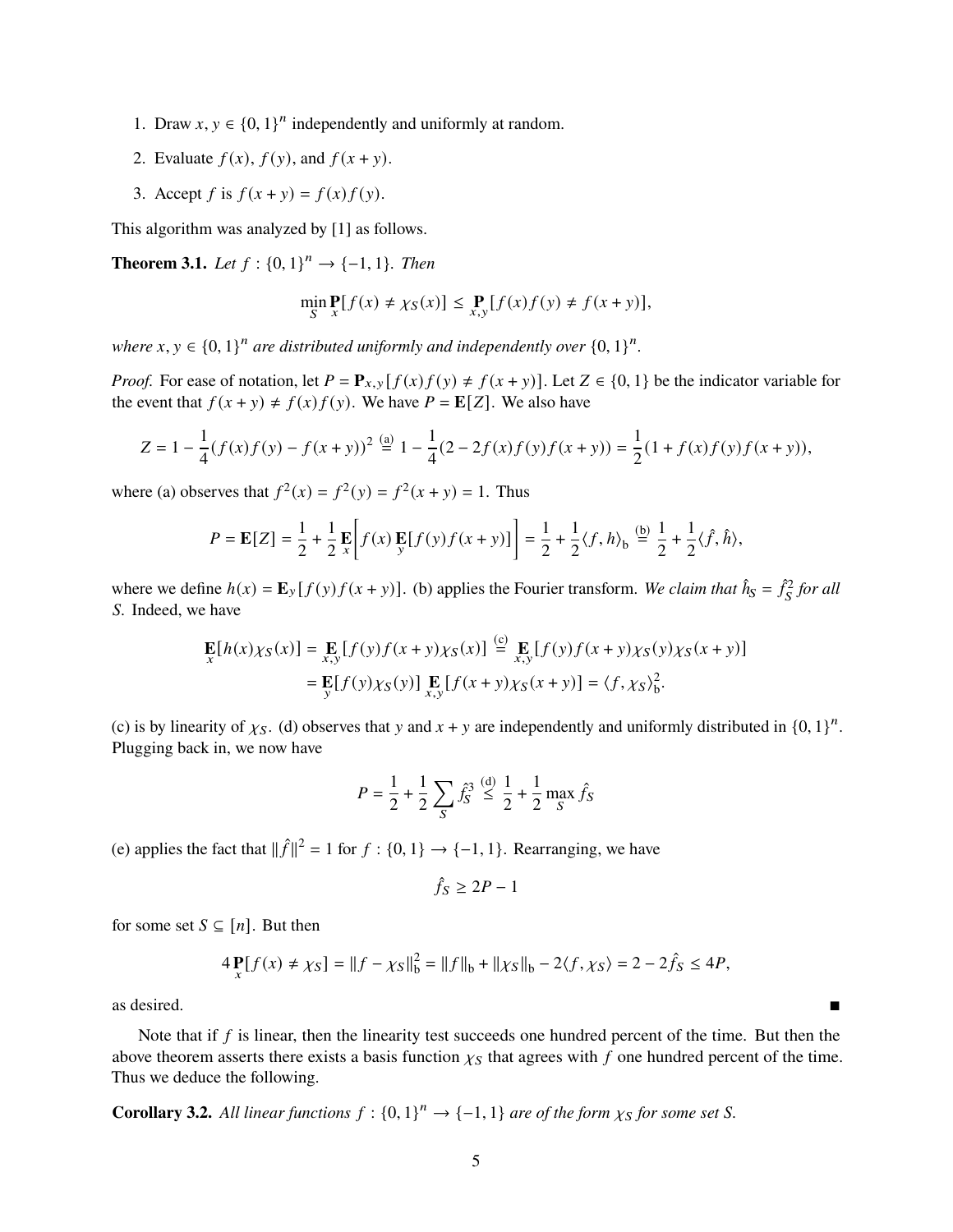### <span id="page-5-1"></span>**3.2 Locally correcting for linearity**

**Theorem 3.3.** *Let*  $f : \{0, 1\} \rightarrow \{-1, 1\}$  *be*  $\epsilon$ -close to a basis function  $\chi_{\mathcal{S}} : \{0, 1\} \rightarrow \{-1, 1\}$ *. Given*  $x \in \{0,1\}^n$ , consider the random value  $f(x) f(x + y) \in \{-1,1\}$  where  $y \in \{0,1\}^n$  is sampled uniformly at *random. Then*

$$
\Pr_{y}[f(y)f(x+y) = \chi_{S}(x)] \ge 1 - 2\epsilon.
$$

*Proof.*  $x + y$  and y are both distributed uniformly over  $\{0, 1\}^n$ , and we have  $f(y) = \chi_S(y)$  and  $f(x + y) =$  $\chi_S(x + y)$  each with probability of error  $\leq \epsilon$ . By the union bound, both occur with probability of error  $\leq 2\epsilon$ . But then we recover  $\chi_S(x) = \chi_S(x + y)\chi_S(y)$ .

### **3.3 A remark on convolutions**

A key component of the proof of [Theorem 3.1](#page-4-0) is the identity  $\hat{h}_S = \hat{f}_S^2$  for the function  $h(x) = \mathbf{E}_y[f(y)f(x+y)]$ . More generally, for two boolean formulas  $f, g : \{0, 1\} \to \mathbb{R}$ , the **convolution** of f and g, denoted  $f * g$ , is the function defined by

$$
(f * g)(x) = \mathop{\mathbb{E}}_{\mathcal{V}}[f(x)g(x+y)].
$$

The following identity is called **Plancheral's identity** and generalizes the calculations used in [Theorem 3.1.](#page-4-0)

**Lemma 3.4.** *Let*  $f, g: \{0, 1\} \to \mathbb{R}$ *. Then*  $(f * g)_S = \hat{f}_S \hat{g}_S$  for all  $S \subseteq [n]$ *.* 

We leave the proof as an exercise.

## <span id="page-5-0"></span>**4 Dictators**

A function  $f: \{0, 1\}^n \to \{-1, 1\}$  is a **dictator** if it is one of the singleton basis functions<sup>[2](#page-0-1)</sup>,

$$
f = \chi_i
$$
 for some  $i \in [n]$ .

The main goal in this section is to design a test for whether or not a function  $f: \{0,1\}^n \to \{-1,1\}$  is a dictator function. The test we design will be a composition of two tests. First, clearly, any dictator function is linear, which gives our first test.

1. **Linearity test:** Sample  $x, y \in \{0, 1\}^n$  independently and reject if  $f(x + y) \neq f(x)f(y)$ .

Our second test will be a new one. Let  $\Omega = \{0, 1\}^3 \setminus \{(0, 0, 0), (1, 1, 1)\}$  be the set of triplets where not all coordinates are equal. Abusing notation, we write  $\Omega^n$  to denote the triplets of vectors  $x, y, z \in \{0, 1\}^n$  such that for all *i*,  $(x_i, y_i, z_i) \in \Omega$ . We note that to sample a uniformly random  $(x, y, z) \in \Omega$ , one can independently sample, for each  $i \in [n]$ , three coordinates  $(x_i, y_i, z_i) \in \Omega$  uniformly at random. We write  $(x, y, z) \sim \Omega^n$  to denote  $(x, y, z) \in \Omega^n$  sampled uniformly at random.

Observe that for any dictator function  $f = \chi_i$ , and  $(x, y, z) \in \Omega^n$ , we have  $(f(x), f(y), f(z)) \in \Omega$ . This gives our second test.

2. **Not-all-equal (NAE) test:** Sample  $x, y, z \sim \Omega^n$ . Reject f unless  $(f(x), f(y), f(z)) \in \Omega$ .

<sup>&</sup>lt;sup>2</sup>For ease of notation, we write  $\chi_i$  instead of  $\chi_{\{i\}}$ .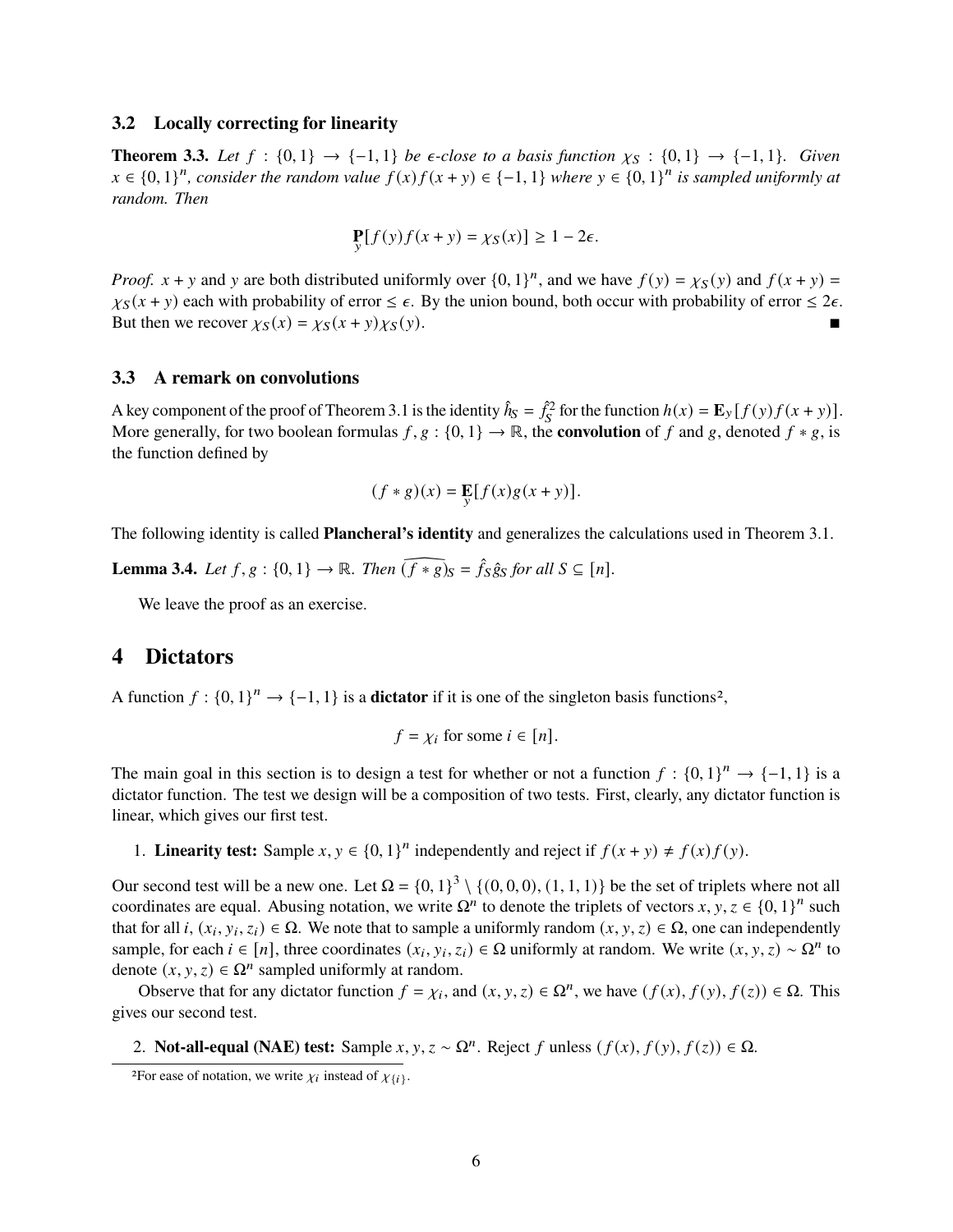<span id="page-6-0"></span>**Theorem 4.1.** Let  $f : \{0, 1\}^n \to \{-1, 1\}$  be a boolean function. Suppose f passes both the linearity and *not-all-equals test with probability or error*  $\leq \epsilon$  *for*  $\epsilon \leq 1$ *. Then there exists a coordinate*  $i \in [n]$  *such that* 

$$
\mathbf{P}[f(x) \neq \chi_i(x)] \leq \epsilon,
$$

where  $x \in \{0,1\}^n$  is sampled uniformly at random.

To prove [Theorem 4.1,](#page-6-0) we first require the following lemma analyzing the not-all-equal test.

<span id="page-6-1"></span>**Lemma 4.2.** *Let*  $f : \{0, 1\}^n \to \{-1, 1\}$ *. Let*  $(x, y, z) \sim \Omega^n$ *. Then* 

$$
\mathbf{P}[(f(x), f(y), f(z)) \in \Omega] \le \frac{7}{9} + \frac{2}{9} \sum_{i=1}^{n} \hat{f}_i^2.
$$

We will prove this lemma below in [Section 4.3.](#page-7-0) First, let us use it to prove [Theorem 4.1.](#page-6-0)

*Proof of [Theorem 4.1.](#page-6-0)* By the NAE test, we have  $\sum_i \hat{f}_i^2 \ge 1 - 4.5\epsilon$ . By the linearity test, we have that  $\hat{f}_s \geq 1 - 2\epsilon$  for some S. But this set S must be a singleton  $\{i\}$  because otherwise we have

$$
1 = ||\hat{f}||^2 \ge 1 - 4.5\epsilon + (1 - 2\epsilon)^2 > 1,
$$

a contradiction. Thus  $\hat{f}_i \geq 1 - 2\epsilon$  for some *i*. Then

$$
4\mathbf{P}{f(x) \neq \chi_i(x)} \stackrel{\text{(a)}}{=} \|f - \chi_i\|_{b}^{2} = \|\hat{f} - \hat{\chi_i}\|^2 \stackrel{\text{(b)}}{=} (\hat{f}_i - 1)^2 + 1 - \hat{f}_i^2 = 2 - 2\hat{f}_i \leq 4\epsilon,
$$

as desired. (a) is by [Lemma 2.2.](#page-2-1) (b) takes the Fourier transform. (c) uses the identity  $||\hat{f}||^2 = 1$  for all  $f: \{0,1\}^n \rightarrow \{-1,1\}.$  $\longrightarrow$  {-1, 1}.

The dictatorship test we have just developed requires 6 queries to  $f$ : three for the linearity test, and three for the not-all-equals test. We can reduce this to three queries at the cost of increase the error rate with a simple trick, as follows.

**Theorem 4.3.** *Let*  $n \in \mathbb{N}$ . *There is a 3-query test for the family of dictators*  $D = \{ \chi_i | i \in [n] \}$  *with the following guarantee. Given a function*  $f : \{0, 1\}^n \rightarrow \{-1, 1\}$ :

- *1. If*  $f \in D$ *, then the test always accepts*  $f$ *.*
- *2.* If f is  $\epsilon$ -far from any dictator function and  $\epsilon \leq 0.2$ , then the test f with probability  $\geq \epsilon/4$ .

*Proof.* We choose *either* the linearity test or not-all-equals test, randomly selecting one of the two with equal probability. Clearly, if  $f$  is a dictator, then the test always passes. Otherwise, suppose  $f$  fails the test with probability  $\leq p$ . Consider the test where we run *both* tests on f; f fails this test with probability  $\leq 2p$ . It follows that for  $p \leq 0.05$ , f is at most 4p-far from some dictator.

#### **4.1 Subclasses of dictators**

We can extend the dictator test above to subfamilies of dictator functions as follows. For any set  $S \subset [n]$ , let

$$
D_S = \{ \chi_i : \{0, 1\}^n \to \{-1, 1\} \mid i \in S \}
$$

be the set of dictator functions for coordinates  $i \in S$ . Suppose that given  $f : \{0,1\}^n \to \mathbb{R}$  and  $S \subset [n]$ , we want to test if  $f$  is close to any dictator function in  $S$ . Consider the following.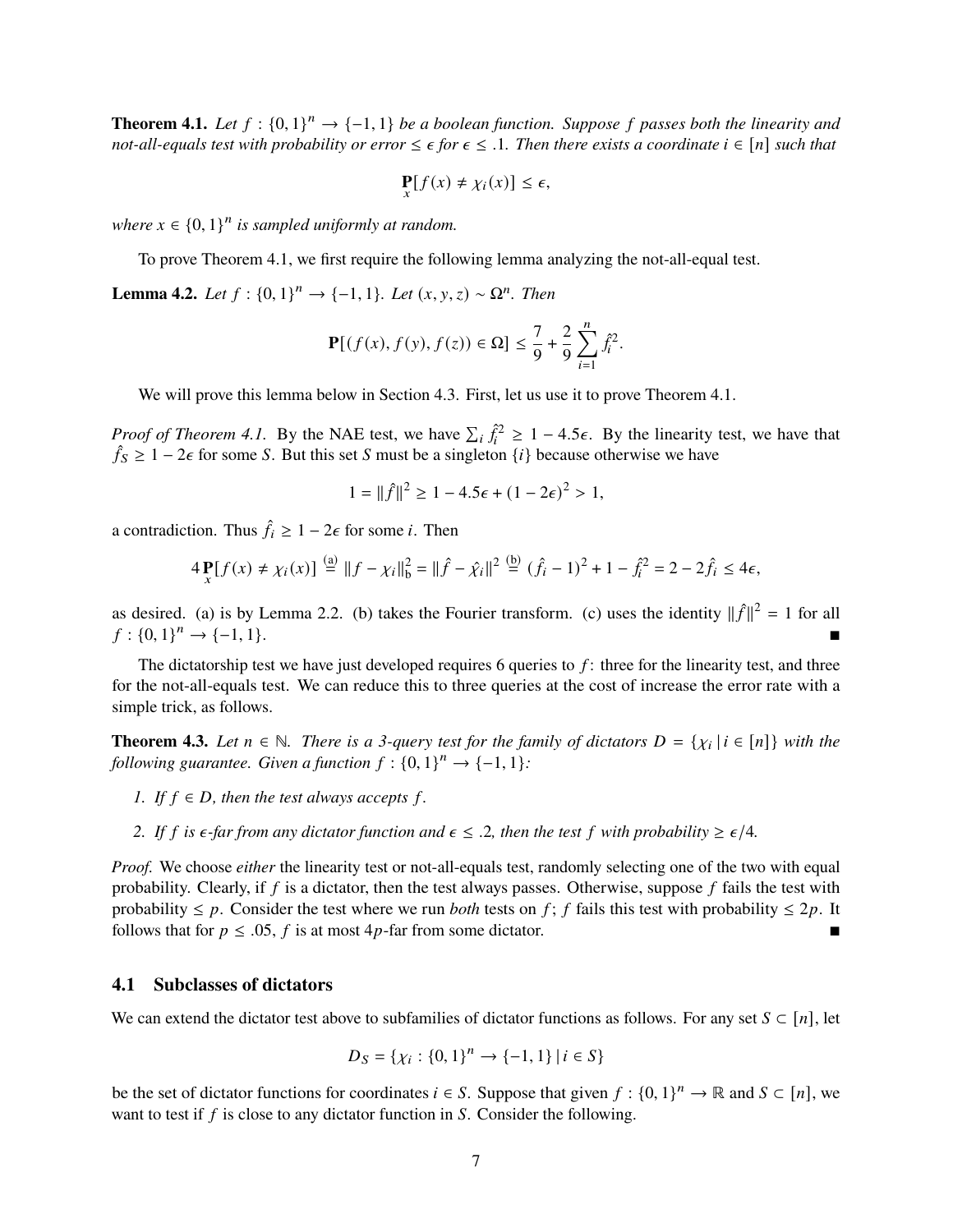- 1. With probability 1/2, run the dictatorship test from [Theorem 4.1.](#page-6-0)
- 2. With probability 1/2, run the locally correcting protocol for linear functions for f with input string  $\mathbb{I}_S$ , accepting  $f$  if this protocol returns 1.

This test has the following bounds.

<span id="page-7-2"></span>**Theorem 4.4.** *Given*  $S ⊆ [n]$ *, there is a 3-query test for the subfamily of dictators*  $D_S$  *with the following* guarantee. Given a function  $f: \{0,1\}^n \rightarrow \{-1,1\}$ :

- *1.* If  $f \in D_S$ , then the test always accepts f.
- *2.* If f is  $\epsilon$ -far from any function in  $D_s$ , then the test rejects f with probablity  $\geq$   $\epsilon \epsilon$  for some universal *constant*  $c > 0$ *.*

*Proof.* The first property is immediate. Suppose  $f \notin D<sub>S</sub>$  and fails the test with probability p. Then f fails either test with probability  $\leq 2p$ . The first test implies that f is  $(cp)$ -far from a dictator for some universal constant  $c > 0$ . Because f is  $(cp)$ -far from a dictator  $\chi_i$  and in particular from a linear function, the correction protocol returns  $\chi_i(\mathbb{1}_S)$  with probability of error  $\leq dcp$  for a universal constant  $d > 0$ . Since f passes that test with probability 2p, we conclude that f is  $O(p)$  close to  $\chi_i$  for some  $i \in \chi_i$ . .

#### **4.2 Noisy perturbation of boolean functions**

It remains to analyze the not-all-equal test. Doing so requires analyzing boolean functions under random perturbations of their input, as follows.

For  $x \in \{0, 1\}^n$  and  $p \in [0, 1]$ , let  $\mathcal{N}_p(x)$  be the distribution of random strings where each bit  $x_i$  is flipped independently with probability  $p$ . The random function  $N_p$  arose previously in the analysis of error correcting codes. For a boolean function  $f: \{0,1\}^n \to \mathbb{R}$ , we define the boolean function  $T_p f: \{0,1\}^n \to \mathbb{R}$  by

$$
(\mathrm{T}_p f)(x) = \mathop{\mathbf{E}}_{y \sim N_p(x)} [f(y)].
$$

<span id="page-7-1"></span>**Lemma 4.5.** *Let*  $f : \{0, 1\} \to \mathbb{R}$  *be a boolean function. For*  $S \subset [n]$ ,  $\widehat{(T_p f)_S} = (1 - 2p)^{|S|} \widehat{f}_S$ .

*Proof.* Since  $T_p$  and taking the Fourier transform are both linear functions, it suffices to prove the claim for  $f = \chi_S$ . We have

$$
\begin{aligned} \left(\mathbf{T}_p \chi_S\right)(x) &= \mathop{\mathbf{E}}_{y \sim N_p(x)} \left[ \chi_S(y) \right] = \prod_{i \in S} \mathop{\mathbf{E}}_{y \sim N_p(x)} \left[ (-1)^{y_i} \right] = \prod_{i \in S} \left( (1 - p)(-1)^{x_i} - p(-1)^{x_i} \right) \\ &= \prod_{i \in S} (1 - 2p)(-1)^{x_i} = (1 - 2p)^{|S|} \chi_S(x), \end{aligned}
$$

as desired.

## <span id="page-7-0"></span>**4.3 Analysis of the not-all-equals test**

Finally, let us analyze the not-all-equals test and prove [Lemma 4.2.](#page-6-1)

**Lemma 4.2.** *Let*  $f : \{0, 1\}^n \to \{-1, 1\}$ *. Let*  $(x, y, z) \sim \Omega^n$ *. Then* 

$$
\mathbf{P}[(f(x), f(y), f(z)) \in \Omega] \le \frac{7}{9} + \frac{2}{9} \sum_{i=1}^{n} \hat{f}_i^2.
$$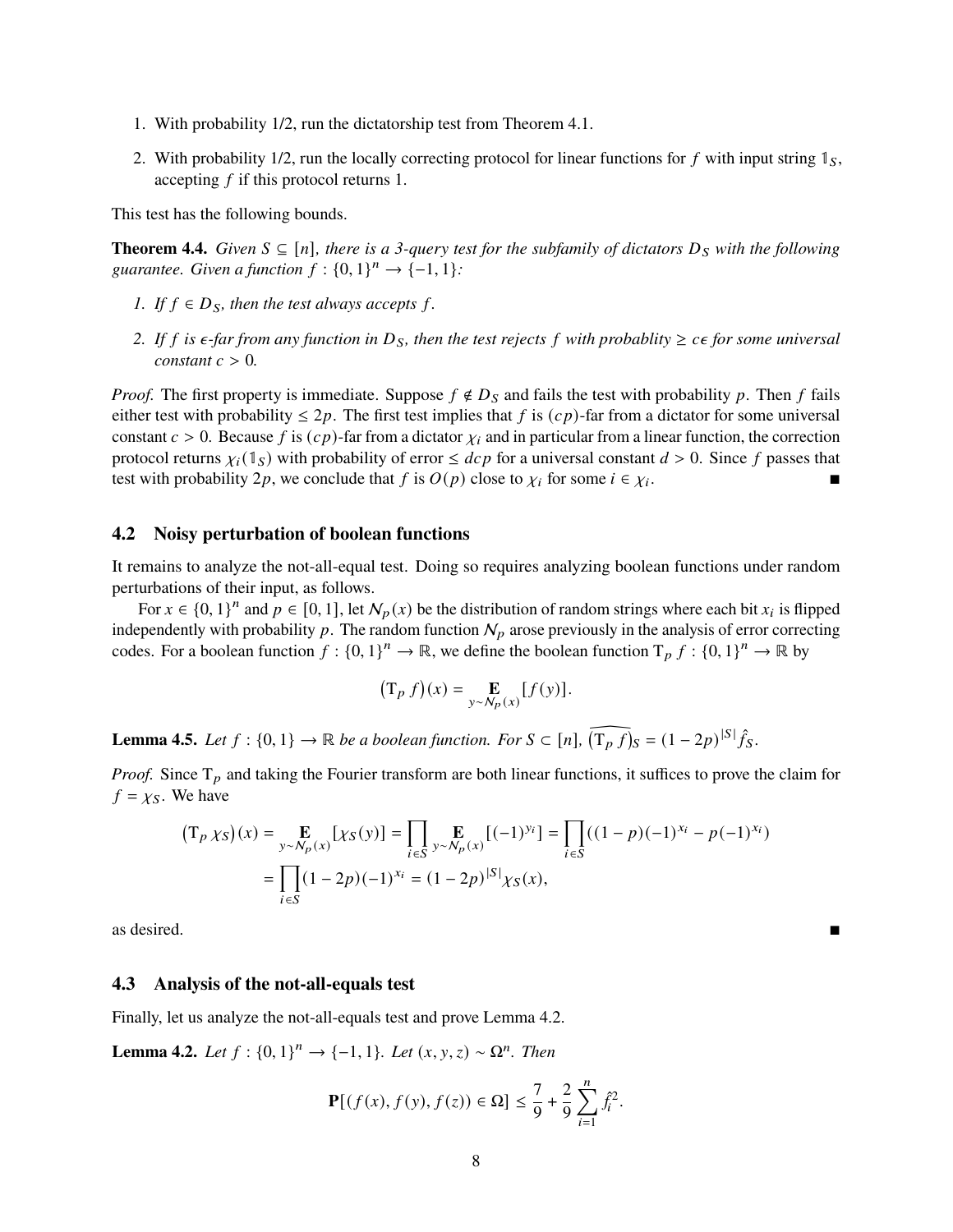*Proof.* Let  $P = \mathbf{P}[(f(x), f(y), f(z)) \in \Omega]$ . Define a boolean function NAE :  $\{-1, 1\}^3 \to \{0, 1\}$  by setting

$$
\text{NAE}(a, b, c) = \begin{cases} 0 & \text{if } a = b = c, \\ 1 & \text{otherwise.} \end{cases}
$$

We have

$$
\text{NAE}(a, b, c) = \frac{1}{8} \Big( (a - b)^2 + (a - c)^2 + (b - c)^2 \Big) = \frac{1}{8} \Big( 2a^2 + 2b^2 + 2c^2 - 2ab - 2ac - 2bc \Big)
$$
  
=  $\frac{3}{4} - \frac{1}{4} (ab + ac + bc).$ 

Thus

$$
P = \mathbf{E}[\text{NAE}(f(x), f(y), f(z))] = \frac{3}{4} - \frac{1}{4} \mathbf{E}[f(x)f(y) + f(y)f(z) + f(x)f(z)]
$$
  

$$
\stackrel{\text{(a)}}{=} \frac{3}{4} - \frac{3}{4} \mathbf{E}[f(x)f(y)]
$$

where (a) is by symmetry of  $\Omega$ . Consider  $\mathbf{E}[f(x)f(y)]$ . We have

$$
\mathbf{E}[f(x)f(y)] \stackrel{\text{(b)}}{=} \mathbf{E}_{x,y \sim N_{2/3}(x)} [f(x)f(y)] = \langle f, T_{2/3} f \rangle_{b} \stackrel{\text{(c)}}{=} \langle f, \overline{(T_{2/3} f)} \rangle
$$

$$
= \sum_{S} (-1/3)^{|S|} f_{S}^{2} \ge -\frac{1}{3} \sum_{i} \hat{f}_{i}^{2} - \frac{1}{27} \sum_{\substack{|S| \ge 3 \\ |S| \text{ odd}}} \hat{f}_{S}^{2}
$$

$$
\stackrel{\text{(d)}}{\ge} -\frac{1}{3} \sum_{i} \hat{f}_{i}^{2} - \frac{1}{27} \left( 1 - \sum_{i} \hat{f}_{i}^{2} \right) = -\frac{1}{27} - \frac{8}{27} \sum_{i} \hat{f}_{i}^{2}.
$$

Here (b) observes that x is sampled uniformly from  $\{0, 1\}^n$ , and conditional on x, y is distributed as  $\mathcal{N}_{2/3}(x)$ . (c) applies the unitary Fourier transform. (d) is by [Lemma 4.5.](#page-7-1) (e) is because  $\sum_{S} \hat{f}_{S}^2 = ||\hat{f}||^2 = 1$ . Plugging back in, we have

$$
P \le \frac{3}{4} - \frac{3}{4} \left( -\frac{1}{27} - \frac{8}{27} \sum_{i} \hat{f}_{i}^{2} \right) = \frac{7}{9} + \frac{2}{9} \sum_{i} \hat{f}_{i}^{2},
$$

as desired.

## **5 Universal Tester**

We have arrived at the final section of this note, where we use our newly developed toolkit for analyzing Boolean function to analyze the universal tester introduced in [Section 1.](#page-0-2) We remind the reader that the following theorem is a critical component of the proof of the PCP theorem by Dinur [\[2\]](#page-10-2), as discussed in [Section 1.](#page-0-2)

**Theorem 1.1.** Let  $L \subseteq \{0,1\}^n$ . Let  $p = 2^{2^n}$ . Then there is a randomized algorithm  $A_L : \{0,1\}^n \times \{0,1\}^p \to$  $\{0, 1\}$  that, given oracle access to  $x \in \{0, 1\}^n$  and  $y \in \{0, 1\}^p$ , has the following properties.

- *1.*  $A_I$  makes 3 queries to bits of x or y.
- 2. If  $x \in L$ , then there exists  $y \in \{0, 1\}^p$  such that  $A_L(x, y) = 1$  always.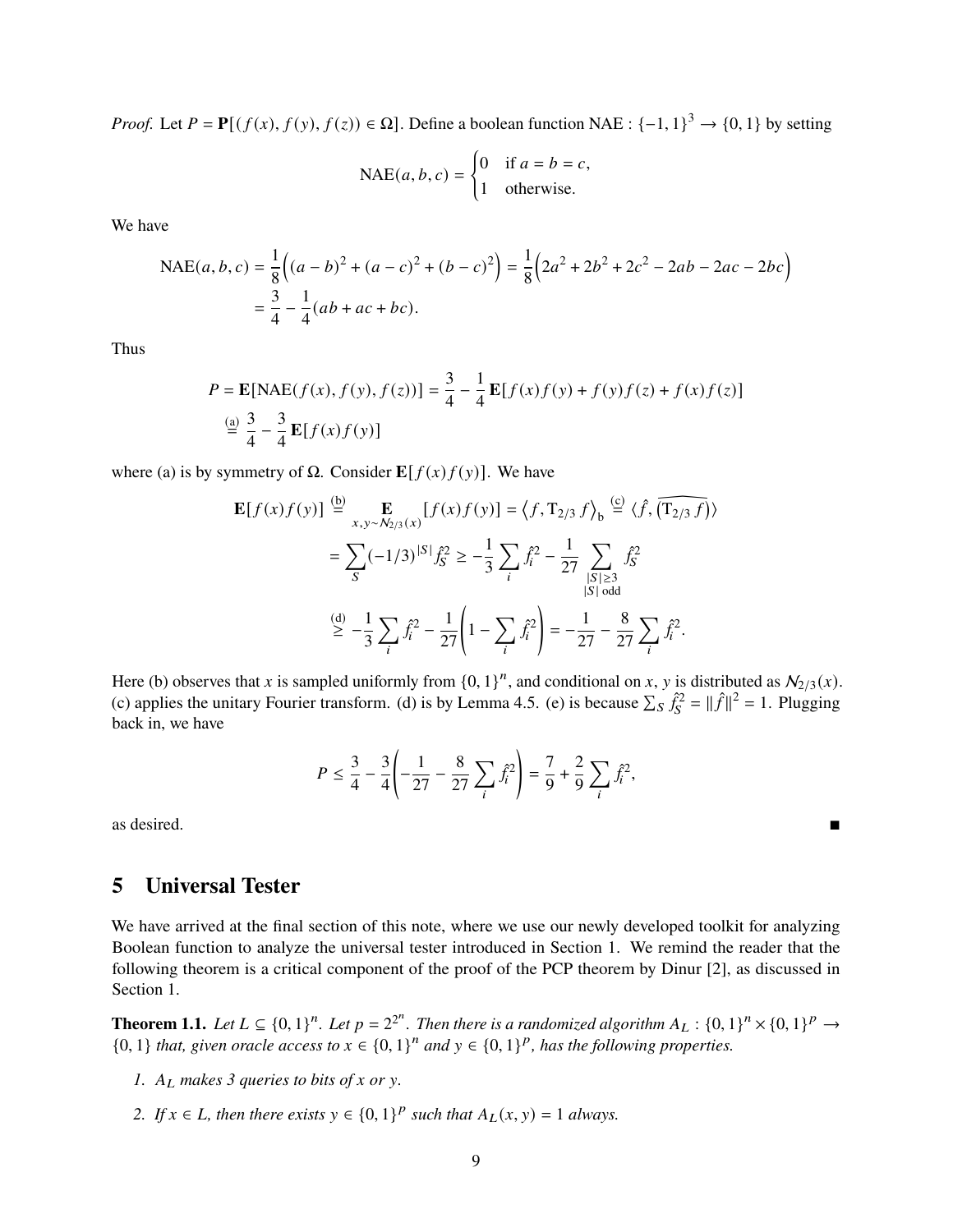3. If  $x \notin L$  then for all  $y \in \{0, 1\}^p$ , we have

$$
\mathbf{P}[A_L(x, y) = 0] \ge .001 \min_{y \in L} \frac{\|x - y\|_0}{n}.
$$

*Proof.* We briefly described the algorithm in [Section 1](#page-0-2) but let us describe it anew and more precisely. Let  $N = 2^n$ . Identifying  $\{0, 1\}^n \equiv [N]$ , we identify L as a subset of [N]. Consider the subclass of dictator functions on  $N$  bits,

$$
D_L = \{ \chi_w : \{0, 1\}^N \to \{0, 1\} \, \big| \, w \in L \}.
$$

Alternatively, given the subclass of dictators  $D_L$ , we have a language  $L \subset \{0, 1\}^n$  where  $x \in L$  iff  $\chi_x \in D_L$ . The advantage of interpreting x as the index of a dictator  $\chi_x$ , and interpreting L as the subclass of dictators  $D_L$ , is that we have by now developed powerful tests for Boolean functions such as  $\chi_x$ , and for families of dictators such as  $D_L$ .

Given  $x \in \{0, 1\}^n$ , a *proof* for  $x \in L$  will be the (encoding of the) xth dictator function  $\chi_x : \{0, 1\}^N \to$  $\{-1, 1\}$ , as a length N bit string. Given input  $x \in \{0, 1\}^n$  and candidate proof  $Y \in \{0, 1\}^N$ , we will test for two things.

- 1. We test that  $Y \in D_L$ , using the test from [Theorem 4.4.](#page-7-2)
- <span id="page-9-0"></span>2. Given that  $Y = \chi_w \in D_L$  for some coordinate  $w \in L$ , (somehow) test that  $w = x$ .

We need to specify how to do the second step. Given that  $Y = \chi_w$  for some w, we would like to check that  $w_i = x_i$  for a random coordinate  $j \in [n]$ . We can query  $x_i$  but we cannot directly query  $w_i$ . The dictator test in step 1 tells us that some  $w$  (probably) exists, but does not specify which  $w$ .

Fix a coordinate j. Recall the linear correction protocol from [Section 3.2.](#page-5-1) Insofar as Y is close to  $\chi_w$ , we can probabilistically query  $\chi_w(Z)$  for our choice of input  $Z \in \{0,1\}^N$ . To retrieve  $w_i$  (without knowing w), we need to define an input  $Z \in \{0, 1\}^N$  such that  $\chi_w(Z) = w_j$  for all w. To that end, we define a string  $Z_i \in \{0, 1\}^N$  by

$$
Z_i(w) = w_i.
$$

For input  $Z \in \{0,1\}^n$ , let  $H(Y, Z) = Y(Z + A)Y(A)$  (where  $A \sim \{0,1\}^N$ ) denote the (random) output of running the local correction procedure on Y with input Z. We reject Y unless  $x_i = H(Y, Z_i)$ . If we inline the correction protocol of [Section 3.2,](#page-5-1) then step 2 can be written out explicitly as follows.

2. Sample  $j \in [n]$  uniformly at random and sample  $A \in \{0,1\}^N$  uniformly at random. Define  $Z_j$  by  $Z_i(w) = w_i$  for  $w \in \{0, 1\}^n$ . Reject x unless  $x_i = Y(Z_i + A)Y(A)$ .

Having now established the testing algorithm in full, fix an input  $x \in \{0,1\}^n$  and  $Y \in \{0,1\}^N$ , and suppose the tester accepts with probability of error  $\epsilon$  for  $\epsilon > 0$ . This means in particular that  $(x, Y)$  would pass either of the two tests alone with probability of error  $\leq 2\epsilon$ . We claim that x is  $O(\epsilon)$ -close to some point in L.

Because Y passes the first test with probability of error  $\leq 2\epsilon$ , we have that Y is  $(C_1\epsilon)$ -close to some dictator function  $\chi_w \in D_L$ , for some universal constant  $C_1$ . Since Y is  $(C_1 \epsilon)$ -close to  $\chi_w$  for some w, for any input  $Z$ ,

$$
\mathbf{P}[H(Y, Z) \neq \chi_w(Z)] \le C_2 \epsilon \tag{2}
$$

for another universal constant  $C_2 > 0$ . Consider now the inputs  $Z_i$  that are constructed as a function of the randomly selected coordinate  $j$ . We have

$$
\mathbf{P}_j[x_j \neq w_j] \stackrel{\text{(a)}}{\leq} \mathbf{P}_j[H(Y, Z_j) \neq w_j] + \mathbf{P}_{j,H}[H(Y, Z_j) \neq x_j] \stackrel{\text{(b)}}{\leq} C_2 \epsilon + 2\epsilon.
$$